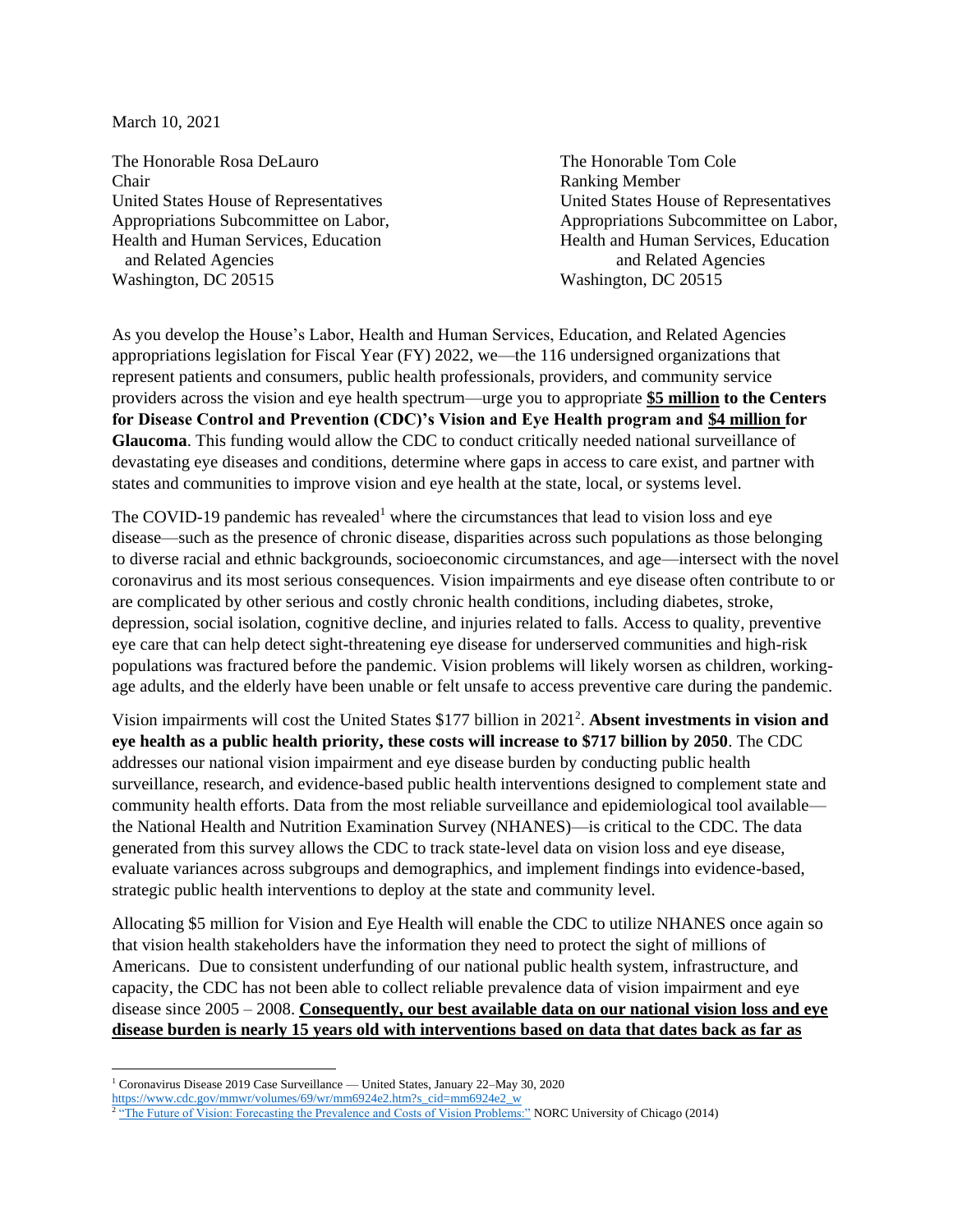**1999.** We cannot respond to the needs of patients who are living with blinding eye disease, low vision, or vision loss using data that predates such trends as our rapidly aging population, skyrocketing rates of chronic disease, new stresses to our eye health such as technology, and rising costs of health care. We urge you to make this critical and timely investment in our vision and eye health.

Additionally, \$4 million allocated to the CDC's glaucoma program in FY 2022 will allow efforts on glaucoma detection, referral, and sustained treatment to continue through cooperative and cost-effective public-private partnerships and innovative outreach and service delivery projects that have successfully reached high-risk and underserved populations. Glaucoma is a leading cause of blindness for people aged 60 years and older. Today, our nation spends more than \$6 billion annually on the disease **with costs projected to rise to \$12 billion per year by 2032 at which time nearly 4.3 million people will face the disease**. In the early stages, glaucoma has no symptoms or noticeable vision loss; however, by the time symptoms or vision loss appears, permanent damage to the eye may have already occurred and vision lost cannot be restored. Public education, early detection, and treatment are cost-effective and fundamental approaches to slowing the progression of glaucoma and preserving remaining vision.

Our nation needs coordinated interventions that support key stakeholders and state-based public health systems to expand early detection, prevention, patient support, and research to lessen the burden of vision disorders on working adults and America's public health infrastructure. We urge the House to reinvest in the CDC's Vision and Eye Health program, and restore its work in surveillance and maintain the CDC's work in glaucoma so that Americans can look forward to a lifetime of healthy vision and eyesight. If you have any questions, please contact Sara Brown at [sbrown@preventblindness.org.](mailto:sbrown@preventblindness.org)

## Sincerely,

ACB Government Employees ACB of Minnesota ACB Radio Amateurs affiliate Alliance for Aging Research American Academy of Ophthalmology American Academy of Pediatrics American Association for Pediatric Ophthalmology and Strabismus American Council of the Blind American Council of the Blind of Connecticut American Council of the Blind Diabetics in Action American Council of the Blind of Indiana American Council of the Blind of Maryland The American Council of the Blind of New York, Inc. American Council of the Blind Next Generation American Council of the Blind of Ohio American Council of the Blind of Texas, Inc. American Glaucoma Society American Macular Degeneration Foundation American Optometric Association American Society of Retina Specialists Arkansas Council of the Blind Association for the Blind and Visually Impaired SC Association of Diabetes Care & Education Specialists Association for Research in Vision and Ophthalmology (ARVO)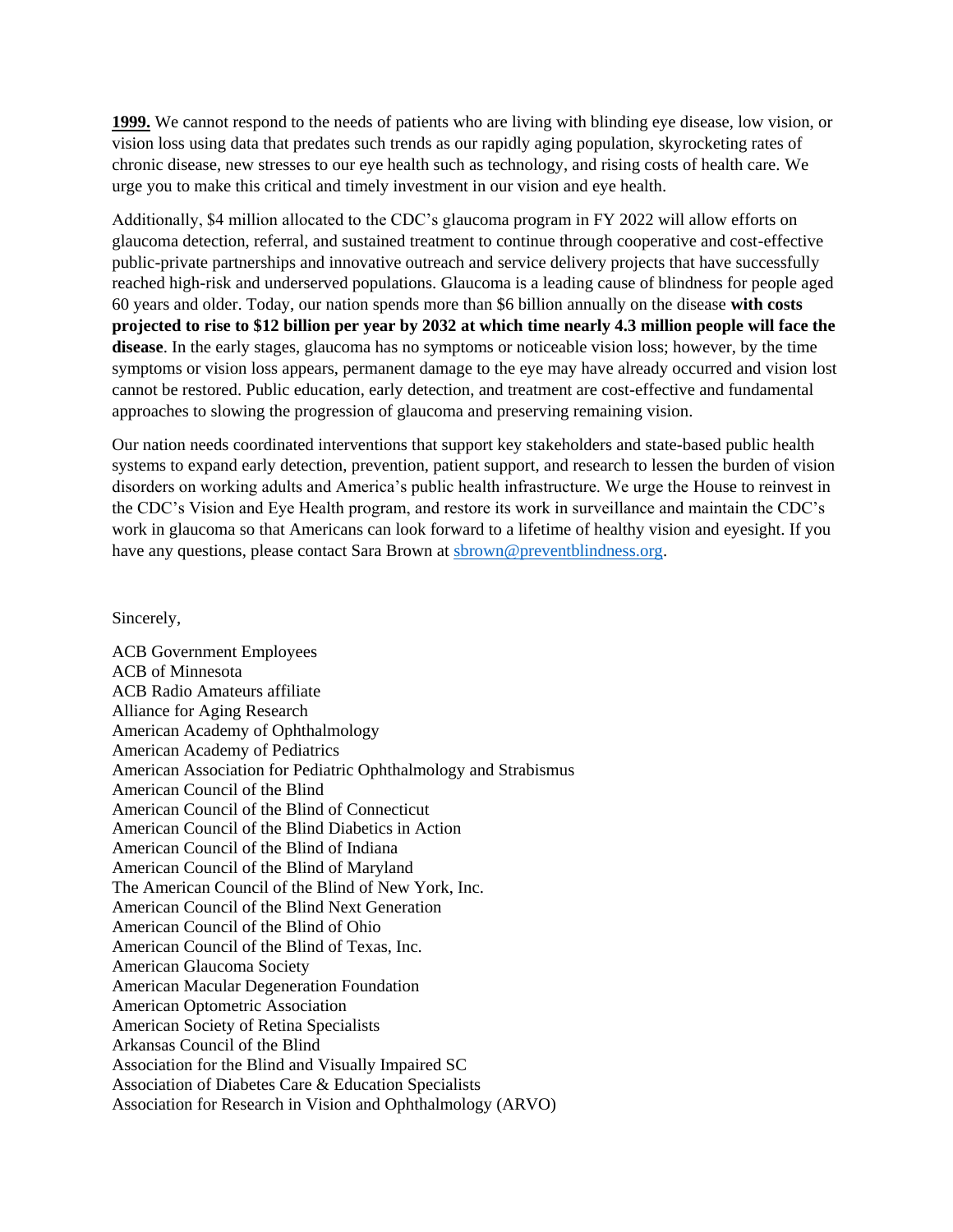Association of Schools and Colleges of Optometry (ASCO) Association of University Professors of Ophthalmology Austin Lighthouse Bay State Council of the Blind Beyond Vision Blinded Veterans Association Bluegrass Council Of The Blind, Inc. CABVI California Agencies for the Blind and Visually Impaired (CAABVI) California Council of the Blind CCABVI - Chester County Association for the Blind and Visually Impaired CCVIB (Colorado Council of the Visually Impaired & Blind.) Center of Vision Enhancement The Central Association of the Blind and Visually Impaired Children's Vision Massachusetts Community Center for the Blind and Visually Impaired Department of Ophthalmology, UNC Chapel Hill Envision Inc Essilor Vision Foundation EyeSight Foundation of Alabama Florida Agencies Serving the Blind Florida Council of the Blind Georgia Council of the Blind Georgia Eye Bank The Golden Triangle Council Of The Blind Greater Louisville Council of the Blind Guide Dogs for the Blind Foundation Fighting Blindness **Hadley** Hawaii Association of the Blind I.E. Lighthouse for the Blind Illinois assistive Technology Program ILLINOIS COLLEGE OF OPTOMETRY Illinois council of the Blind Illinois Society for the Prevention of Blindness Iowa Council of the United Blind Kansas Association for the Blind and Visually Impaired Kansas School Nurses Organization Kansas Society of Eye Physicians and Surgeons Kentucky Council of Citizens with Low Vision Kentucky Council of the Blind Lighthouse for the Blind & Low Vision Lighthouse Central Florida Lighthouse Louisiana Lupus and Allied Diseases Association, Inc. Michigan Council of the Blind and Visually Impaired Minnesota Christian Fellowship of the Blind Missouri Council Of The Blind Mountain State Council of the Blind Naples Lions` Club National Alliance for Eye and Vision Research